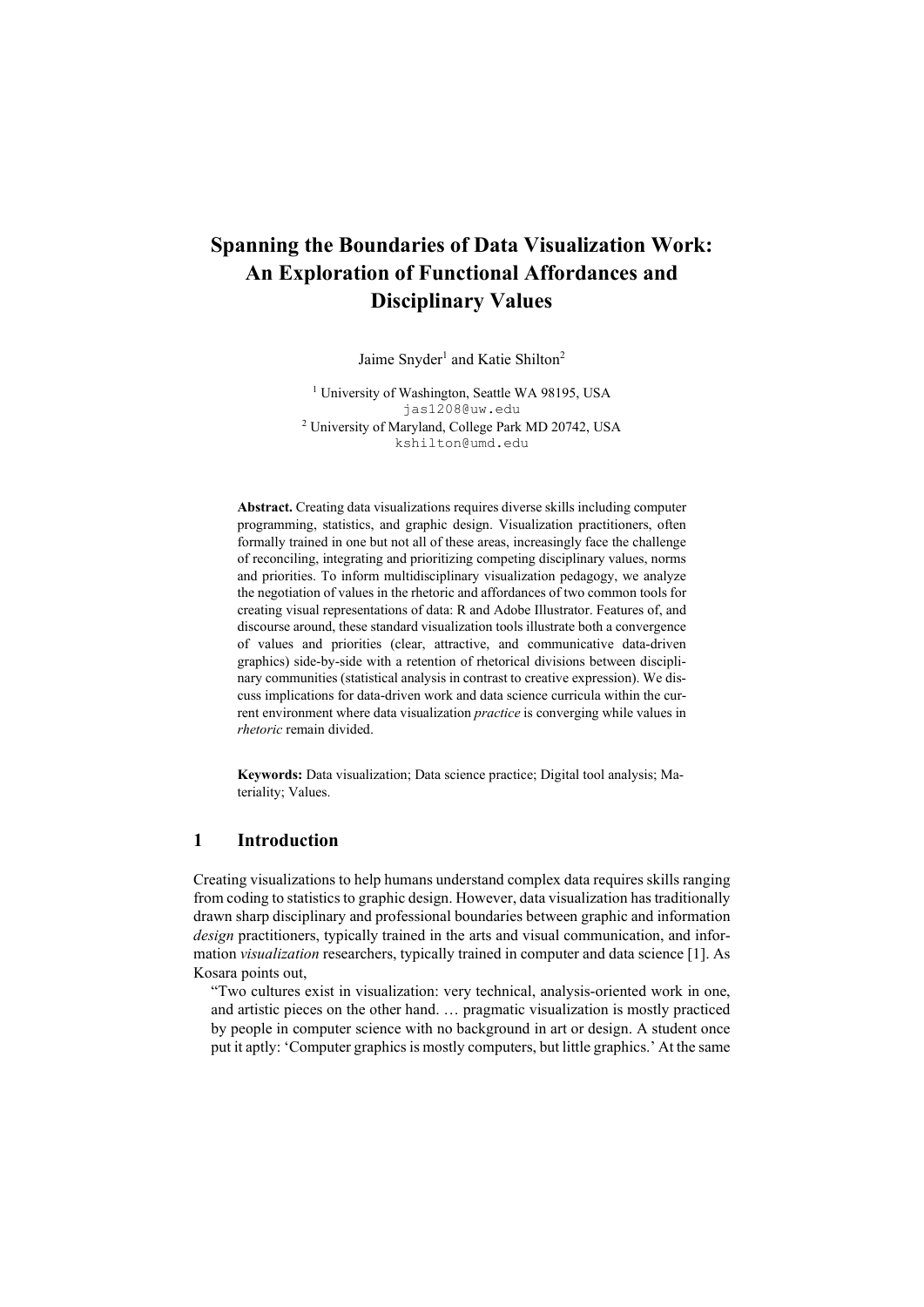time, artists and designers often work on visualizations without much knowledge of the technical work being done in computer science" [2, p. 631].

However, online tutorials and commentaries focused on data visualization suggest that, in practice, the boundaries of what are considered "core" visualization skills and tools are blurry [e.g., 3–6]. Further, industry and academic conferences such as OpenVis [7] and IEEE Vis [8] attract graphic artists and designers as well as computer scientists.

Attempts to delineate the skills, and practices of data visualization are especially complicated in the classroom. University curricula often echo siloed disciplinary boundaries, with departmental prerequisites, class size limits, and advising resources conspiring to keep graphics students in Departments of Art and Design and programming students in Departments of Computer Science. Because iSchools attract students with interests in both technical and design areas, our programs are in a position to lead more comprehensive data visualization training programs [9].

In order to probe implications for boundary-spanning visualization education, we performed an initial high-level analysis of two data visualization tools with strong connections to different communities of practice: R and Adobe Illustrator. We intentionally chose to begin with an analysis of tools for two reasons. First, we will be engaging directly with visualization designers in future work; there is such diversity among this community of practitioners that we felt it was advantageous to begin with a relatively straightforward analysis of functionality and technical specifications of common tools in order to inform decisions about how best to pursue more user-focused observations and interviews. Second, decisions regarding which software applications will be used in a course are often a strong influence on how the practice of data visualization will be taught. We wanted to understand these impacts at a high level before delving into other pedagogical influences in future work.

There are a host of tools currently available to generate data visualizations. Platforms focused on intelligence and other forms of business analytics, such as Power BI and Tableau, provide sophisticated dashboards for users to explore and annotate large datasets. These enterprise-level tools are typically web-based, carry expensive licensing agreements, and are often integrated in established work flows in large organizations. On the other end of the spectrum are open source tools, such as the very popular D3.js web-based platform, with ever-expanding sets of libraries, very active online user groups, and steep learning curves.

 According to a series of recent surveys, both R and Adobe Illustrator are among the top five data visualization software applications used by professionals [10, 11]. R is an open source programming language and software environment designed to support complex computational statistics [12]. Adobe Illustrator was created as a tool for designers and artists to harness emerging digital frameworks to make precise graphic assets. These tools were originally designed to serve different communities, but our analysis shows that their functionality is moving towards becoming more similar , adapting to support a broadening range of practices associated with data visualization. Our analysis provides 1) examples of what it looks like when data practices *converge* from multiple work traditions and community values, and 2) implications for the boundary spanning curricular work and research that characterizes many data science programs fostered by iSchools.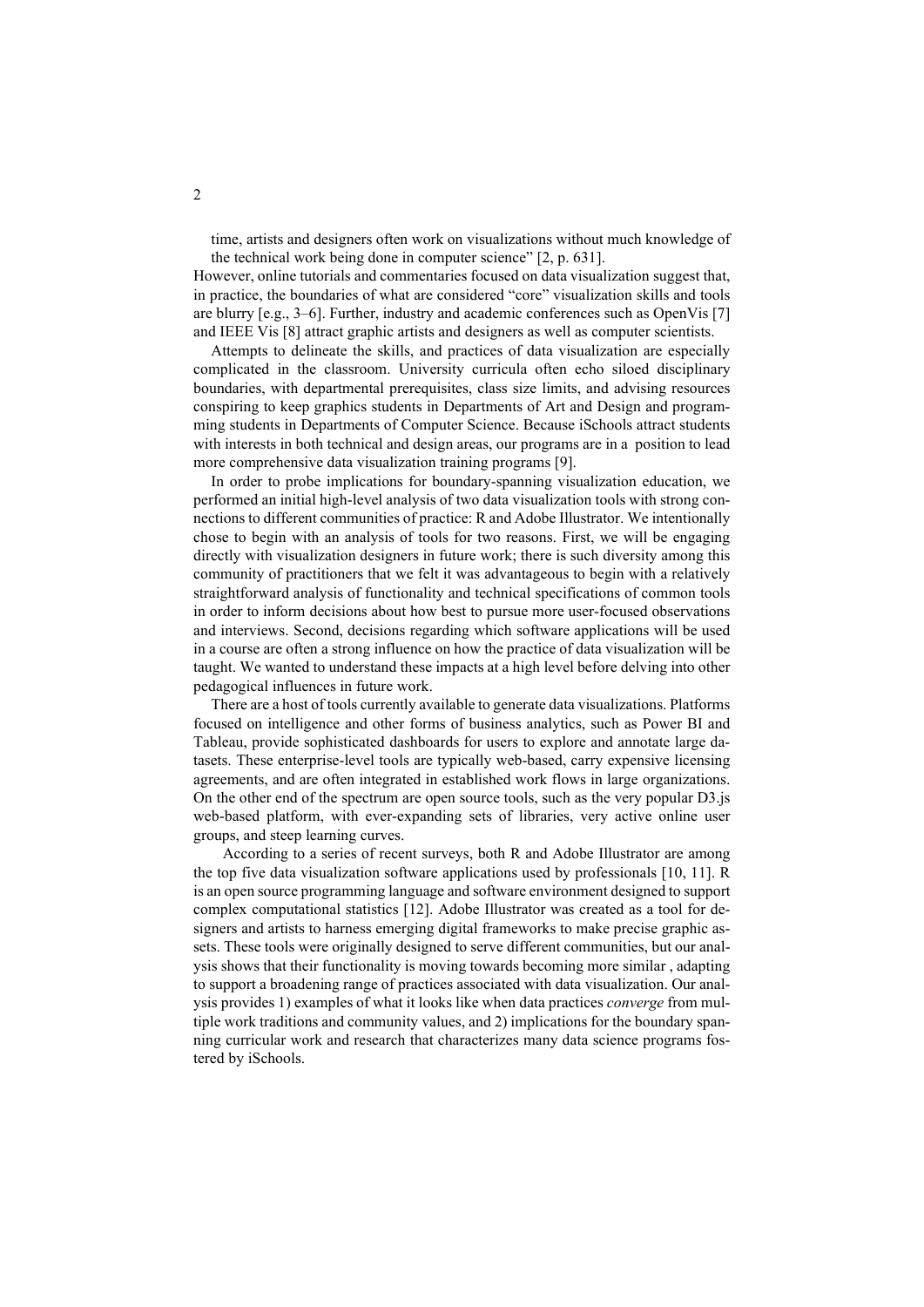# **2 Background: The Data Visualization Process**

Phrases like "data visualization," "information visualization," and "information design" are often used interchangeably. In this paper, we use *data visualization* to refer to the process of conceptualizing, designing, and building visual representations of data. Data visualization is practiced by a wide range of people, from data scientists to graphic designers, and generates artifacts as diverse as information graphics, interactive maps, and dynamic charts. In this sense, data visualization provides an umbrella term for more specialized disciplines. For example, *information visualization*, in its most precise definition, refers to the creation of interactive systems for representing abstract data (i.e., data that has no inherent spatial relations, unlike GIS or data derived from observations of physical phenomena) [13]. Information visualization systems are often built by computer scientists, data scientists and statisticians striving for objective and comprehensive representations of data for the purpose of analysis [14]. Information visualization training is often focused on quantitative methods and algorithms. The field's orientation to visual perception is typically cognitive rather than aesthetic. *Information design*, on the other hand, is frequently used to describe the work of graphic designers, information architects, and user experience specialists who create information-driven visual artifacts that help people communicate and explain things [15]. Information design artifacts include wayfinding signs, user interfaces for web and mobile applications, and information graphics. Practitioners often have formal training in visual communication and graphic design, and they tend to prioritize clarity of presentation and aesthetics. Technology skills in this community are more frequently self-taught [16]. In spite of similar sounding names, the differences between these approaches to data visualization are important. These groupings are the basis for professional and philosophical identities, and they reflect values differences that we discuss in more depth below.

Despite these distinctions, a generalized data visualization design process is shared by those who create visual representations of data. Ben Fry [17], one of the creators of Processing, a computer programming environment created for artists and designers which has become a popular tool for data art projects, outlines seven stages of the data visualization process [17, p. 5]:

- *Acquire*: Obtain data
- *Parse*: Structure data's meaning
- *Filter*: Remove all but core data
- *Mine*: Find patterns
- *Represent*: Choose a visual model
- *Refine*: Improve representation
- Interact: Add methods for manipulating or interacting with data

These steps echo other descriptions of the visualization process [cf.: 13, 14, 18] and provide a vocabulary to analyze R and Illustrator: tools designed to serve information visualization and information design communities, respectively. The values associated with these tools, and functionality built to support those values, reflect the concerns and practices of the people who design and use them. The following section describes how we decomposed these tools to interpret their supported values and practices.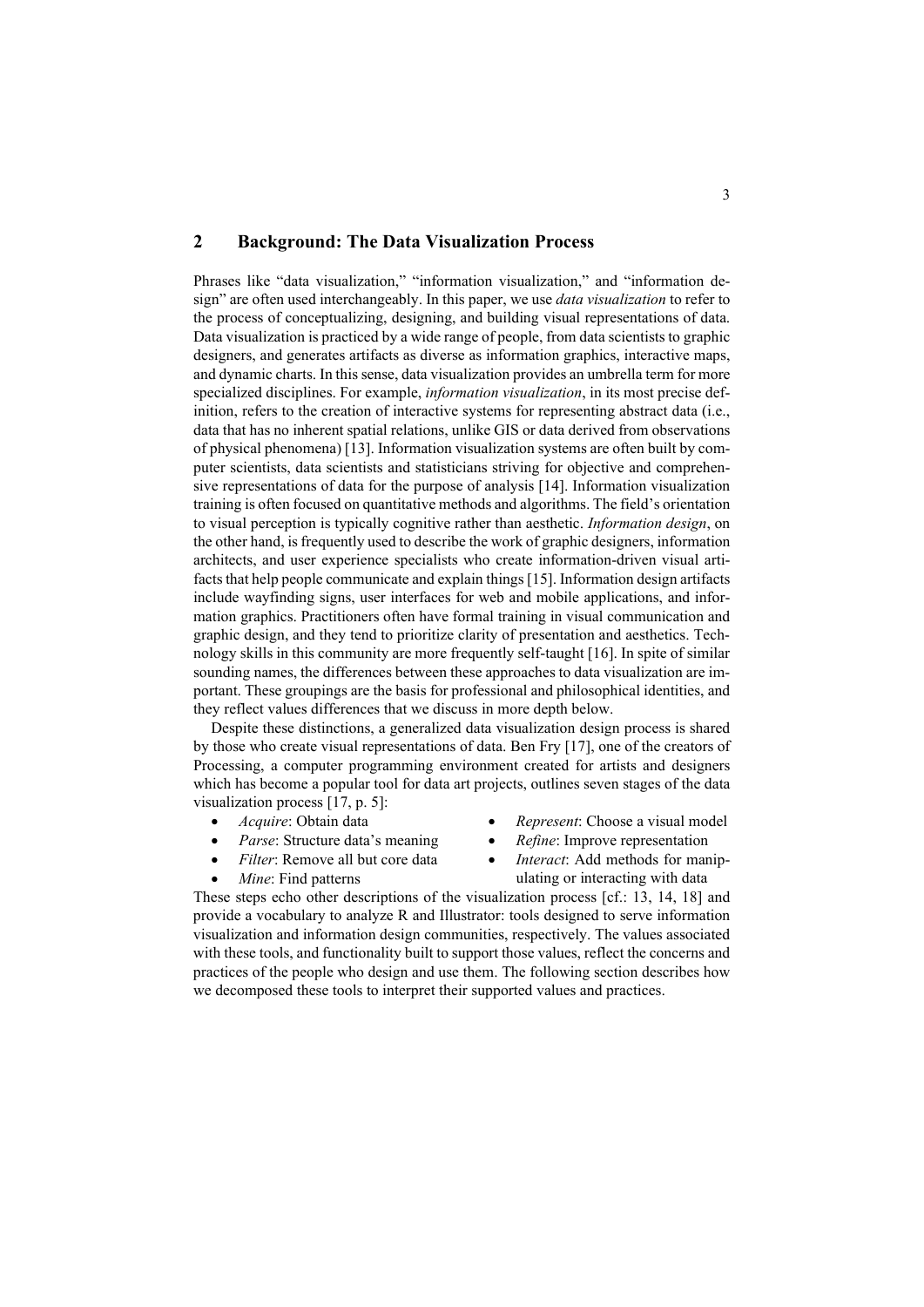# **3 Method**

In order to better understand connections among technology, practices, and values, software applications and tools can be decomposed to identify functional elements and affordances, followed by consideration of what practices those affordances support [19– 21]. We first performed a comparison of R and Adobe Illustrator as products by juxtaposing their respective audiences, support structures, licensing, purpose, and extensibility. Next, we unpacked the data visualization tools in each package, comparing graphic functionality, how data is entered or imported, the graphic outputs available, design patterns, features for manipulation of aesthetics and layout, and features for optimization. To trace change over time, we created a timeline of features and functionality for each of the tools. The timeline drew from current and historical documents, including archived web pages, that provided detailed descriptions of software features and functionality. These included software documentation (e.g., release notes, user guides), training materials (online tutorials, videos, demos), and marketing and media materials (e.g., new feature announcements, advertisements, reviews, blog posts). Finally, we examined public discourse around each product's visualization features, as well as the current state of both tools as evidenced by materials on their websites. To present our analysis, we begin with descriptions of R and Illustrator as products (Appendix: Table  $1^1$  $1^1$ ), then describe the chronology of feature updates most relevant to their capacity to support data visualization (Appendix: Table 2). We close with a discussion of public discourse and rhetoric surrounding each product.

## **4 Findings**

## **4.1 Adobe Illustrator**

Adobe Illustrator, a core component of the Adobe Creative Suite, is a vector-based graphics tool. Adobe, Inc. was founded in 1982, and Adobe Illustrator was introduced in 1986 as a digital tool for graphic and typographic design. According to an early marketing video for Adobe Illustrator 88:

"Now anyone can create high quality graphics and illustrations quickly and easily because today there's a revolution taking place in graphic design and production, a revolution born of computers and laser technology but with its roots in the tradition of quality and creativity, a revolution based on new tools, tools which free the imagination and eliminate drudgery" [22].

As a vector-based system, Illustrator renders line art using mathematical calculations called Bezier curves, generating smoothly arcing lines that can be scaled to any size without degradation or loss of sharpness. The scalability offered by Illustrator's underlying mathematics catalyzed the accessibility of digitized font and the evolution of typography in the digital age [23]. For decades, Adobe products have remained industry standard despite expensive annual licensing fees. Currently, the Adobe collection of

<span id="page-3-0"></span><sup>1</sup> See appendix at [https://evidlab.umd.edu/2019/02/](https://evidlab.umd.edu/2019/02/iconference-2019-appendix/)**iconference-2019-appendix**/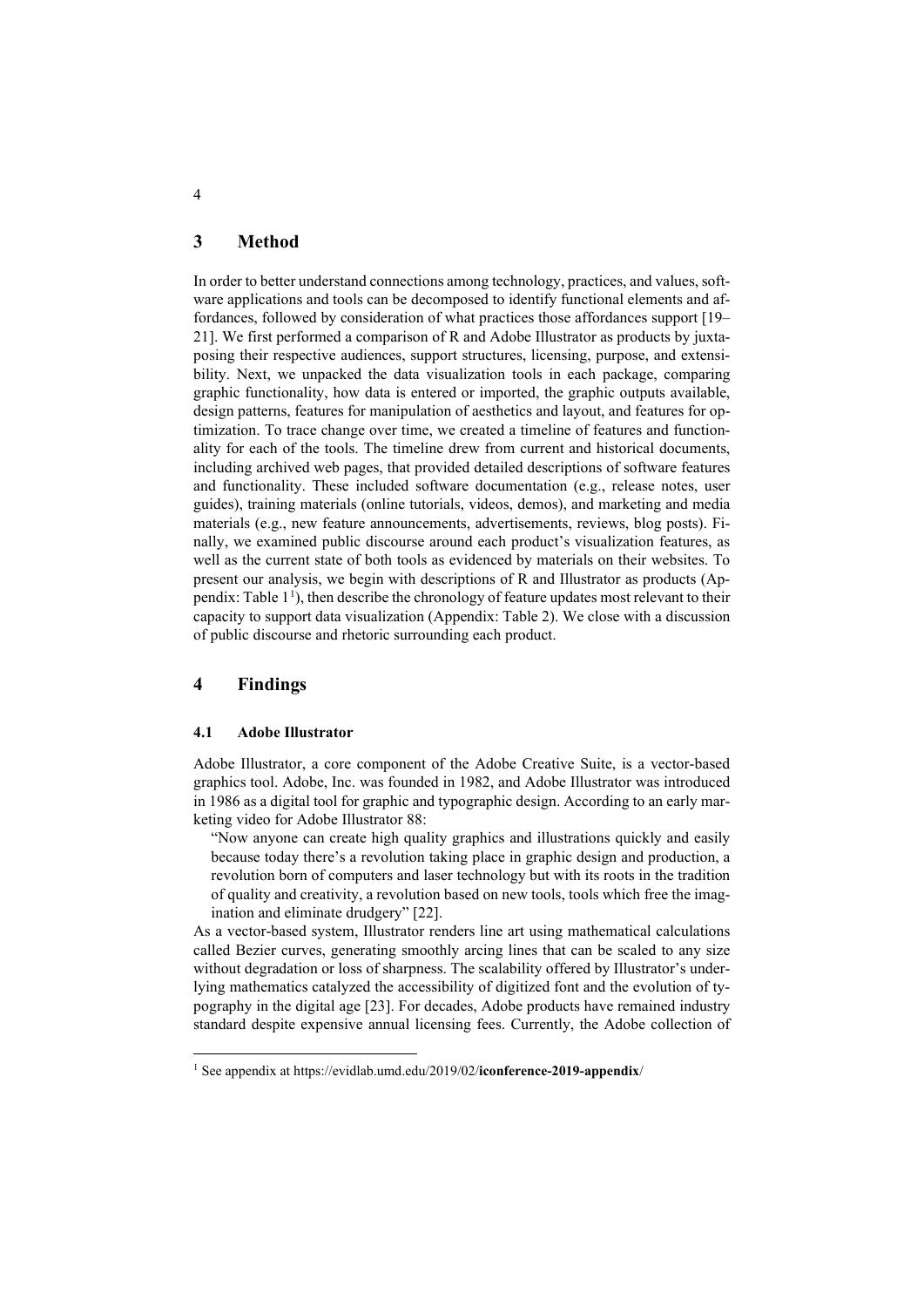software applications is bundled as a cloud-based suite of tools with updates delivered automatically to users in return for a monthly subscription fee.

#### **4.2 Adobe Illustrator's data visualization arc**

When Adobe Illustrator launched in 1986, its primary purpose was to give users creative and artistic control of vector-based graphic output. Illustrator's ability to scale an image without quality loss provided significant benefits over raster-based images built from pixels (such as the jpeg file format) that pixelated and degraded when enlarged.

Illustrator has gradually adapted to support elements of Fry's data visualization process, particularly *represent* and *refine*. The earliest functionality directly related to datadriven graph creation was a chart-building tool incorporated into Illustrator 3.0 in 1990 [24]. Originally this tool included a spreadsheet-like interface for adding a dataset and a set of six chart templates to represent that data (grouped column, stacked column, line chart, pie chart, area graph and scatter plot). Three additional chart templates were added around 1997 (bar graph, stacked bar graph, and radar graph) [25]. To create a visualization, users entered their data, made adjustments as needed through the spreadsheet interface, and selected a chart template using a graphical user interface (GUI) tool window. Illustrator then generated a vector image. That image could be refined using Illustrator's extensive graphic design tools, including changing color, typography, replacing the shapes of plot points, or altering scale or orientation.

Today, users can use data to create and customize nine different types of graphs [26]. Using the Graph Data window, users can enter data into a spreadsheet-like interface by hand, copy and paste data from a spreadsheet application such as Microsoft Excel, or import data in a tab delineated file format. The resulting editable, vector-based graph is generated within the document art board and can be manipulated using the full suite of editing tools native to Illustrator.

Historically, one of the primary limitations of using the Illustrator chart-building tool was that once a chart is generated, connections with underlying data are lost. In exchange for the ability to manually make creative and artistic refinements to a chart, designers had to give up a degree of automaticity. However, with Illustrator 8.0, launched in 1998, the introduction of action scripting enabled users to routinize specific tasks using a set of common scripting languages. This change automated at least some parts of the tedious process of updating charts when data changed. The motivation for adding this functionality came from Adobe's primary audience of digital publishing designers [23]. However, Illustrator was still marketed primarily as a generalized graphics application as indicated by the Adobe Creative Suite reference book:

"…the purpose of a chart or graph is clear communication of numeric information as a visual aid. A properly selected chart design will accomplish this. If you create a lot of charts or graphs, look into a specialty graphics application" [27].

In 2015, Adobe made further steps to support dynamic data—steps towards Fry's *interact* stage of visualization—with Creative Cloud Charts [28]. Creative Cloud Charts enabled a constant connection between streaming data and Illustrator visualizations. Adobe introduced this feature as a "Technology Preview": experimental, non-permanent beta functionality enabled by cloud-based software updates. Just a few months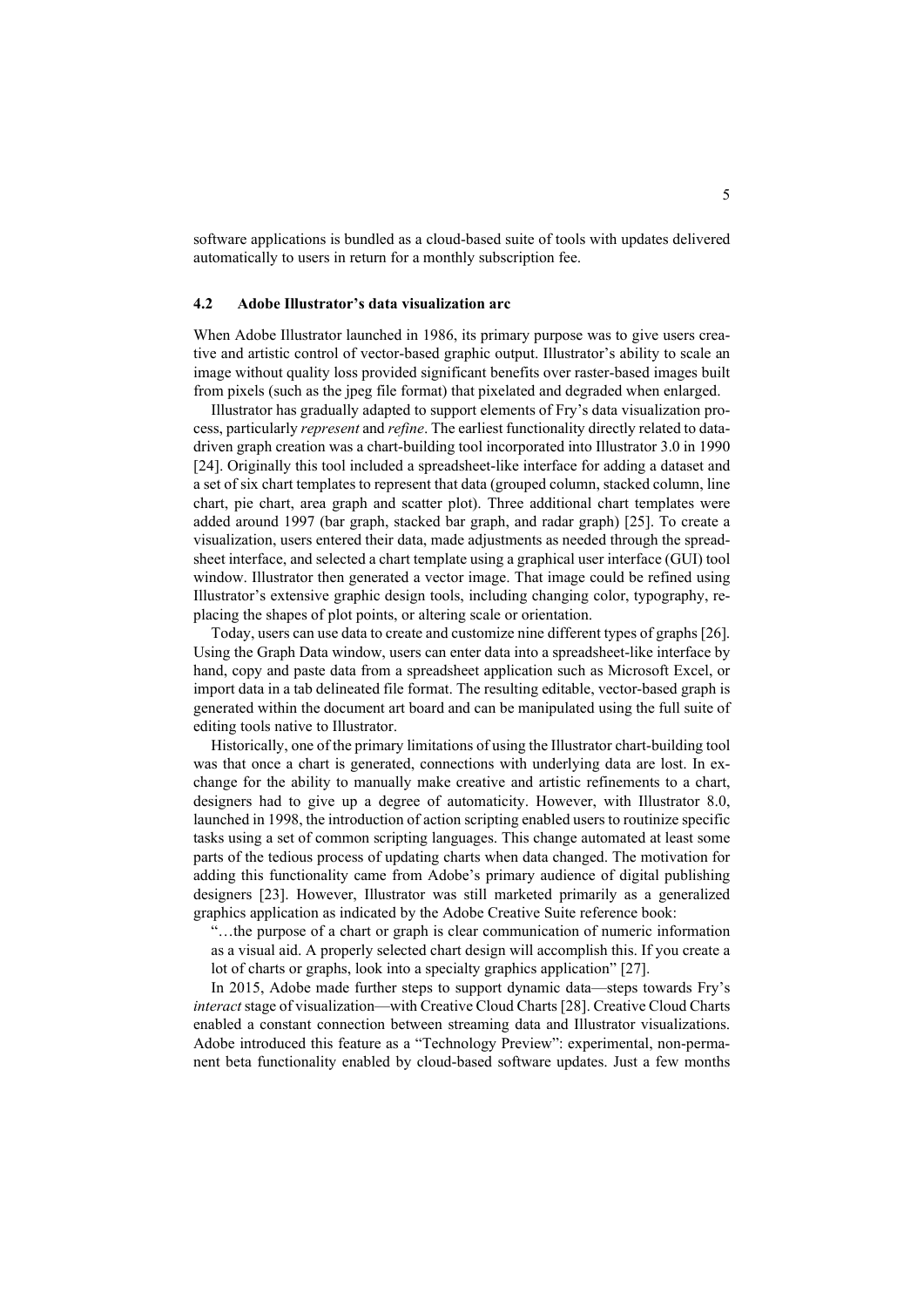after making the Creative Cloud Charts preview available, Adobe announced that it would "pause" development based on user feedback [29]. However, its temporary inclusion reflected growing interest in data-driven graphic design tools and hinted at the challenges of integrating robust graphics and dynamic data functionality into a single tool. Most recently, Adobe researchers, arguing that "graphic designers approach visualization authoring differently from computer scientists," have prototyped the new (not yet available) Data Illustrator, tailored specifically for data visualization [30].

## **4.3 R**

The open source statistical software R, a GNU project, first appeared in 1993 [12]. R was developed to support both statistical computing and graphics. In addition to a command line interface, freely available development environments such as RStudio enable users to interact with the R environment through a GUI. Data visualizations such as scatterplots and bar charts can be exported as PDFs and viewed on the web or printed at any scale. By making adjustments to default parameters included in the R library, users can customize graphic elements including labels, colors, size, transparency and orientation. Users can also add legends and other explanatory text directly through commands in the R code, rather than adding these details using editing software after the plot has been generated. R software is currently supported by the R Foundation for Statistical Computing and is freely available for download and development by users, primarily through the creation of libraries or packages. Because of its open licensing, its extensibility, and the ability for users to control and generate print-quality graphic output, R has become an increasingly popular choice with statisticians, data scientists and others for performing quantitative analysis, data mining and visualization [12].

#### **4.4 R's data visualization arc**

Early in its development, data visualization in R benefitted from the introduction of the grid package, created in 2001 to aid in the creation of graphical output. The grid package marked a transition from the original lattice package that provided users with an array of options for displaying multivariate data [31]. Grid built on lattice by providing an expanded set of low-level commands to control the appearance and arrangement of vector-based graphic output [32]. For example, grid added the functionality to open a view window and to position elements within that space. The base graphics in R rely on the templates included with the grid package, enabling users to generate approximately seven different types of standardized charts including density plots, dot plots, bar charts, line charts, pie charts, boxplots and scatter plots [33].

Grid also provided the framework necessary for ggplot2, launched in 2005 and currently the second most popular R package [34]. ggpplot2 retains many of the same features and functionality as R's base graphics [35], and also extends R's capabilities for *representing* and *refining* visualizations through approximately 20 additional functions for generating data visualizations (or plots, as they are called in R) [36]. One of the key advantages to using ggplot2 is the method by which vector-based graphics are layered when exported. Rather than grouping graphic elements (such as plot points, axes, fit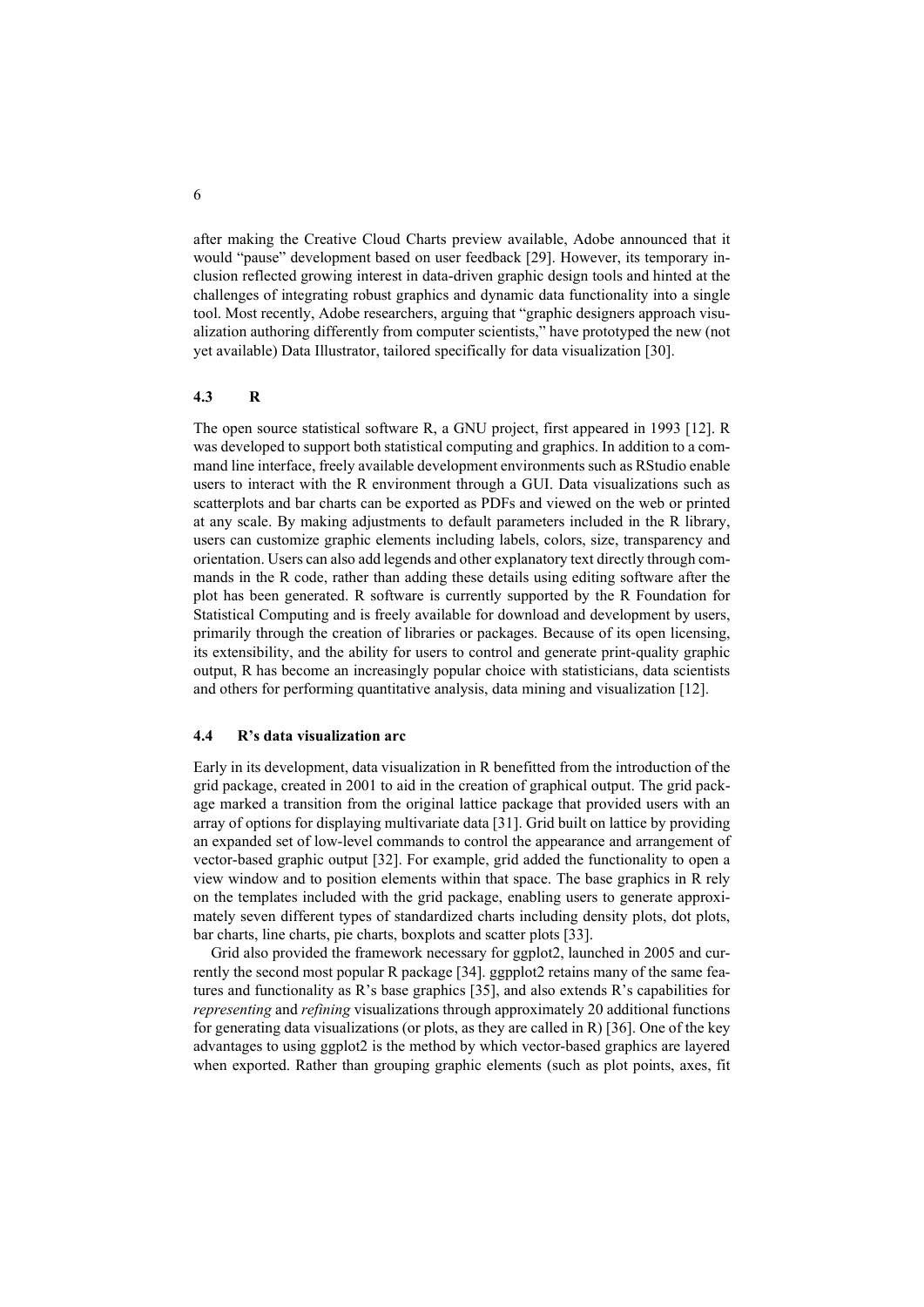lines, labels, titles, legends, etc.) arbitrarily or in an order determined by the sequence in which code is compiled, ggplot2 writes visual elements into semantic components based on Leland Wilkinson's *Grammar of Graphics*, a structural framework for identifying the meaning-making components of a graphic [32]. When ggplot2 writes the graphic output file (typically a PDF), related elements are on the same or adjacent layers (ie., axis labels and tick marks are grouped together, grid lines are separate from plot points). Because adjustments to the aesthetics and layout of a graphic are conducted by changing parameters of specific elements in the code, the grouping of elements according to semantic (rather than algorithmic) proximity makes it easier to refine graphics in ggplot2 with minimal additional code. This enables users to add, remove or change visual components of a graphic more easily [37].

While ggplot2 remains a highly popular package for R users, a series of new webbased data visualization tools have been introduced in recent years, such as D3.js and Tableau. The value of these newer tools lies in their ability to create and display visual representations of streaming data through a web browser. D3.js, in particular, supports streaming data through its JavaScript-based open source framework, making it highly accessible and flexible. However, much like the tradeoffs made by users of Illustrator, these tools do not do everything. While D3.js allows for highly nuanced refinement of graphic output, it does not have the analytic power of R.

In response to tools like D3.js, the Shiny package was introduced to the R suite of resources in 2012. Shiny provides a two-way interface between a web-based database and a dynamic webpage [38]. Using Shiny, a data visualization can be updated as its database changes, and, conversely, changes made to a visualization can be reflected in the database in real time. As a result, R can now interact with D3.js and visualization designers benefit from features of each to present a more fluid, refined and responsive representation of data.

R, combined with its extensions through ggplot and Shiny, emphasizes Fry's *parse*  and *mine* stages of visualization, while also supporting *represent*, *refine*, and *interact*. Its built-in templates and structural frameworks illustrate how it relies on systematic rules for the structured representation and standardized output of data.

## **4.5 Converging material practices, distinct rhetoric**

As noted above, R and Illustrator have evolved from different origins; however, growing connectivity, cloud-based computing, and data-driven work practices have influenced both applications. Both tools enable users to import or create a dataset within the application, then use that dataset to represent and refine a visualization. Each application facilitates parsing and representing data by providing users with a set of standardized design patterns to generate data visualizations. Both tools have also introduced recent functionality for interaction, enabling visualizations to respond dynamically to changes in the underlying dataset. And documentation for each tool boasts of high quality, professional graphic output. As a blogger writes of Illustrator:

"Illustrator is pretty much the only [graphic design] application I know that can build live graphs so the numbers actually are well represented in proportion in your graph and can make them press ready and … really beautiful" [39].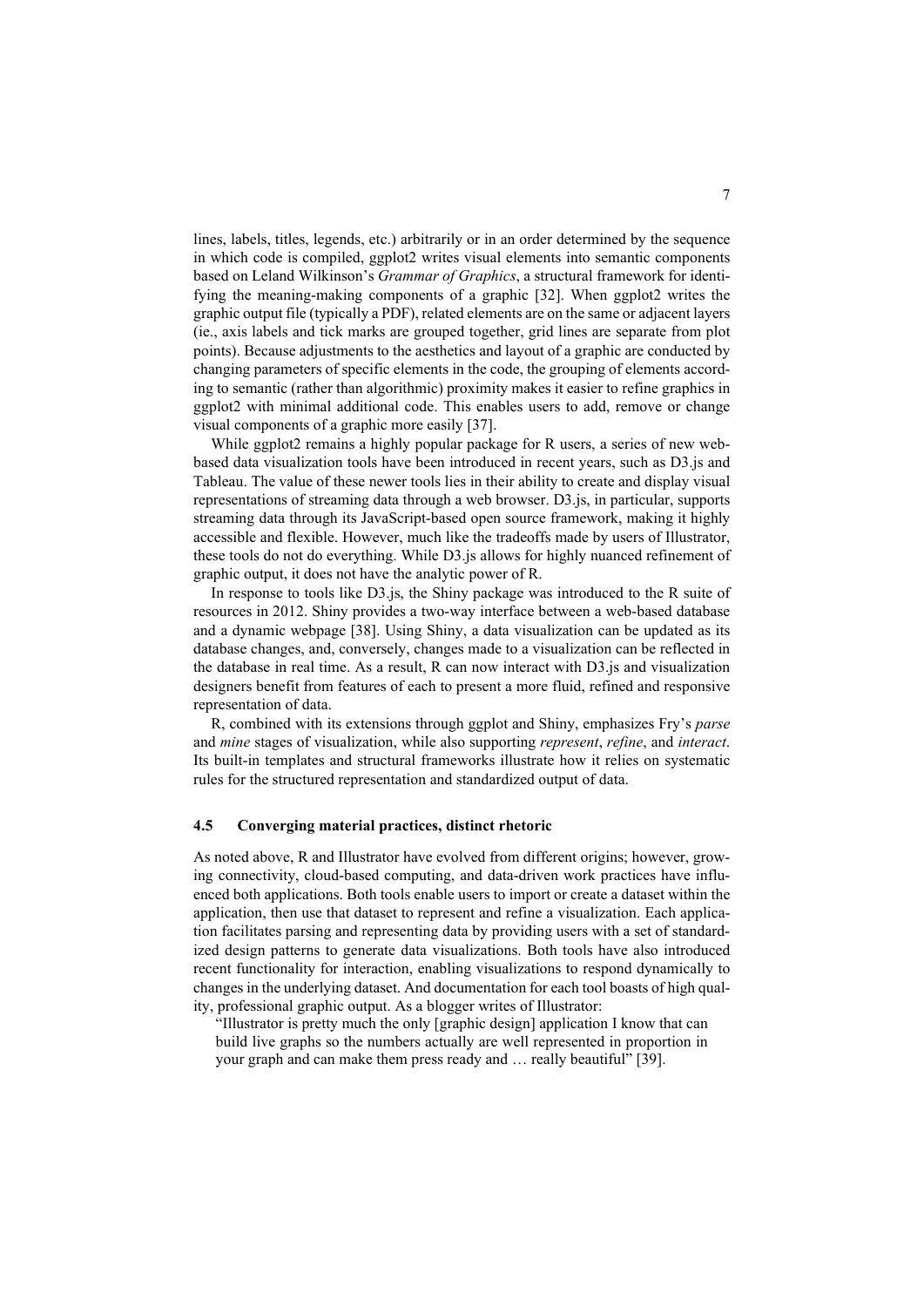R's website claims:

"One of R's strengths is the ease with which well-designed publication-quality plots can be produced ... Great care has been taken over the defaults for the minor design choices in graphics, but the user retains full control" [12].

#### **4.6 Language, values, and communities of practice**

Closer inspection of the iterative development of data visualization features over time in both R and Illustrator shows a steady convergence of the practices supported by each application, as the tools' affordances have expanded to address a majority of the data visualization process outlined by Fry and others [13, 14, 17] (Appendix: Table 3). Although the functionality of these tools has converged over time, each has retained a strong identity within distinct communities of practice. The iterative alignment of each tool's material practices around the data visualization process (shown in Appendix: Table 3) contrasts with the distinct language used to talk about these tools in documentation, marketing materials, and popular media. As a tutorial for working with data in Illustrator asks:

"What if you want to make a graphic for a publication or a presentation that's polished and fully customized? Adobe Illustrator gives you the control you need to do this...It's not graphing software. It's illustration software, but once you get the hang of things, Adobe Illustrator can be a valuable tool in your visualization arsenal" [6]. In contrast, as an R-Bloggers tutorial explains, R's output has been optimized for analytic tasks rather than communication:

"Even for beginners, it's pretty easy to get out a basic plot to learn something about a data set. The trouble starts, however, when you want to show the plot to someone else. And, that is not the documentation's "fault". The documentation is all there. Typing help(package="graphics") at the command line will put most everything you need to know about base graphics at your reach. However, I think that until a person gets used to thinking of R as a system of interacting functions it takes a bit of ingenuity for a beginner to figure out how to accomplish a basic "functional" task like produce a plot that you can show around" [40].

The rhetoric used to describe these tools on their respective support websites also reflects their intended target audiences. R is described as primarily statistical, extensible, and having formulaic defaults:

"R provides a wide variety of statistical (linear and nonlinear modeling, classical statistical tests, time-series analysis, classification, clustering, ….) and graphical techniques, and is highly extensible…One of R's strengths is the ease with which well-designed publication-quality plots can be produced, including mathematical symbols and formulae where needed. Great care has been taken over the defaults for the minor design choices in graphics, but the user retains full control" [12].

Illustrator evokes aesthetics and creative expression:

"Artists use Illustrator for creating clean visual compositions that can be scaled infinitely without losing quality, creating free hand drawings in illustrations, tracing and recoloring scanned in artwork and also creating wireframes from which to create digital paintings" [41].

8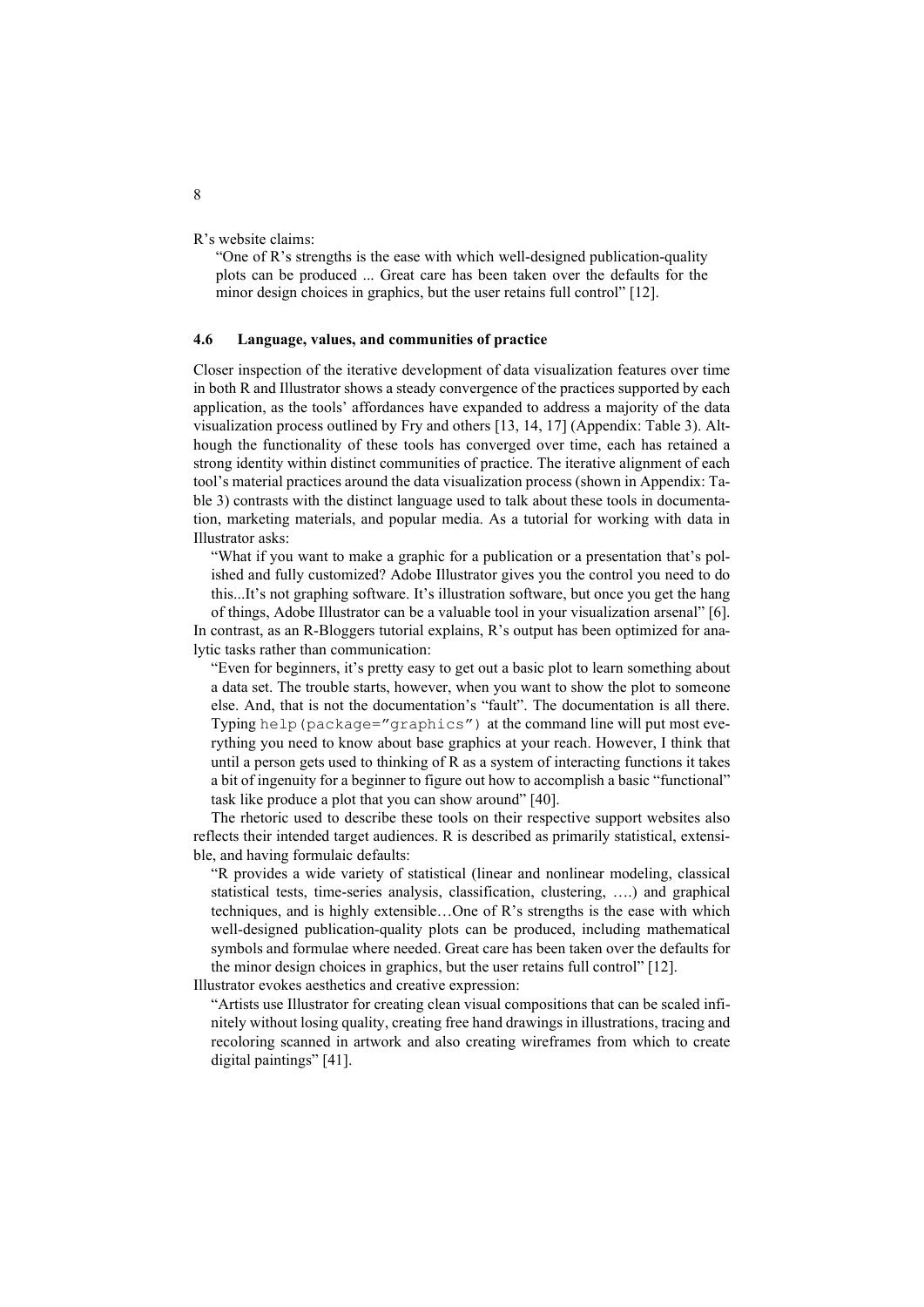Illustrator's tools for customization are described in terms of values associated with creativity, such as flexibility and self-expression. For example, Illustrator's help documents reiterate the many ways you can change the template options:

"For example, you can change the appearance and position of the graph's axes, add drop shadows, move the legend, and combine different graph types… You can also manually customize your graph in numerous ways. You can change the colors of shading; change the typeface and type style; move, reflect, shear, rotate, or scale any or all parts of the graph; and customize column and marker designs. You can apply transparency, gradients, blends, brush strokes, graphic styles, and other effects to graphs" [42].

The rhetoric around customization in statements like this is much more strongly associated with subjective expression than with rule-based objectivity. Attention to appearance and position, shading, typeface, and substantial customization features all support values of flexibility and the pursuit of craft. Illustrator's long history of supporting customization through its vector-based framework and explicit marketing to artists has led to strong associations with values of creativity, flexibility, and aesthetics.

Even as R packages have been introduced that enable increasingly refined representation and refinement of data visualizations (such as ggplot2), the grid framework at the heart of the platform anchors these packages in standardized (rather than customized) methods for image construction. As the *R for Data Science* online tutorial describes: "ggplot2 implements the grammar of graphics, a coherent system for describing and building graphs" [43]. While it is possible to make adjustments to individual graphic elements, defaults built into the package are emphasized in practice: "Once you set an aesthetic, ggplot2 takes care of the rest. It selects a pleasing set of levels to use for the aesthetic, and it constructs a legend that explains the mapping" [43]. Although R does allow for customization, it assumes that users will value the systematic application of rules over the need to make creative decisions themselves: "In practice, you rarely need to supply all seven parameters because ggplot2 will provide useful defaults for everything except the data, the mappings, and the geom function" [43]. Discourse around R strongly evokes values of standardization, automation and quantification, contributing to an analytic identity for the data visualization features of the R software.

# **5 Discussion**

Comparing values evident in both the functionality of and the discourse surrounding R and Illustrator reveals a gap between converging material practices and divergent rhetoric. In previous work, we have explored the many ways researchers can observe values in practices, design, and language [44], and this study illustrates the importance of examining all three. While R and Illustrator currently lack *rhetorical values convergence*, we have seen a *convergence of values in design and practice*. Major recent developments in the visualization trajectories of each tool (Creative Cloud Charts for Illustrator and Shiny for R) are observable indicators of values convergence in practice among traditionally disconnected communities. Data-driven work combined with increasing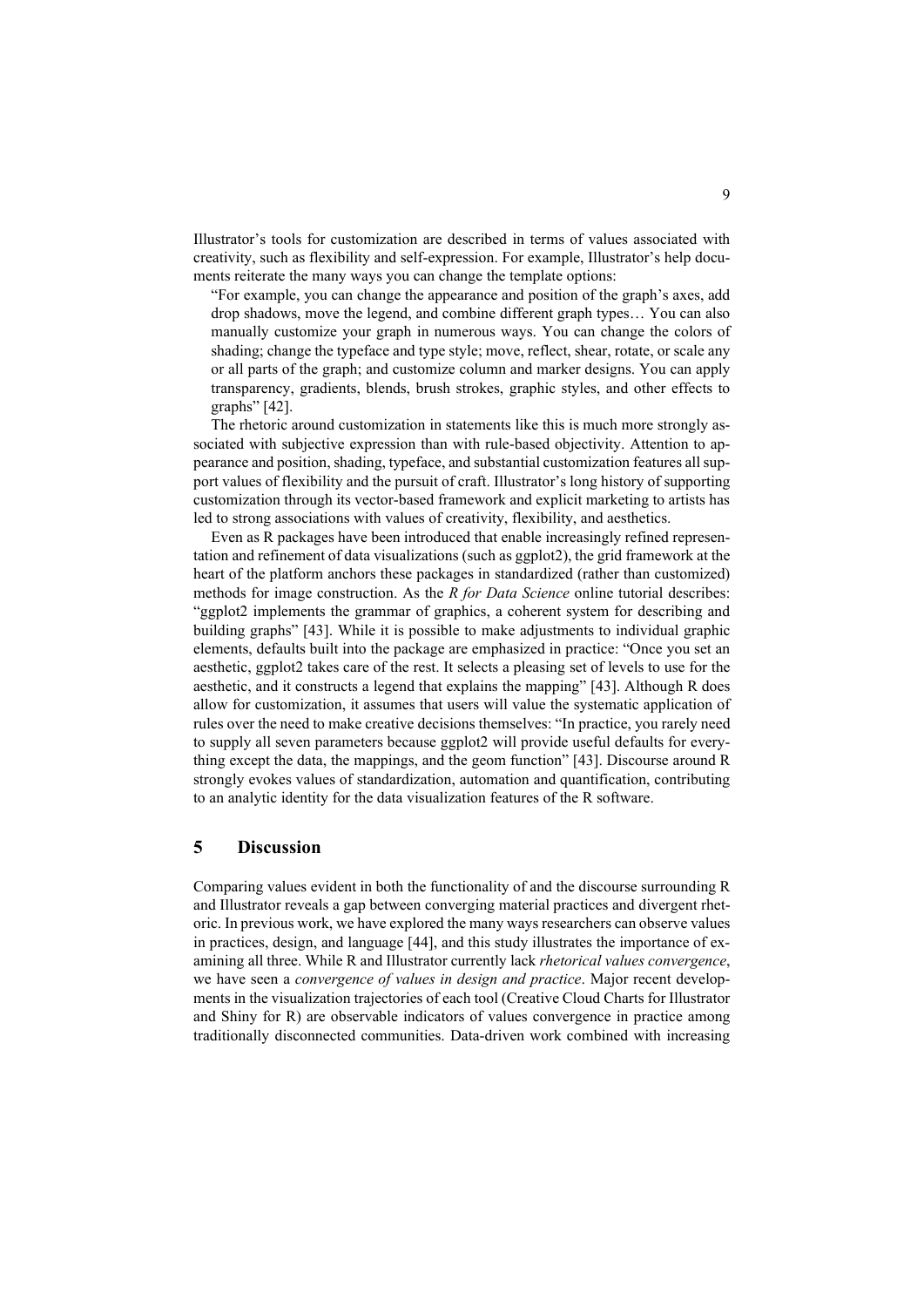emphasis on sharing and publication act as a catalyst for this convergence, spurred by the expansion of data-driven work practices.

We argue that this indicates that data visualization is increasingly *both* information visualization and information design. Practitioners are blending traditionally separate values as they balance standardized visual representation techniques for analysis with the creativity expected of graphical communication. In response, developers are adapting their tools to support this convergence. R has added features that enable users to consider aesthetics when making data visually clear and compelling. At the same time, Illustrator has added support for designing with data, acknowledging that an increasing number of artists and graphic designers work with quantitative source materials. As data-driven work expands beyond practices associated primarily with statistics or computer science, values associated with quantification will be brought to creative practice, and creativity and expression become values in data science.

## **6 Conclusion**

Research has demonstrated that values convergence facilitates group work and collaboration [45, 46]. Shared values encourage trust between parties and smooth technology acceptance [45, 47]. Convergence of values within the domain of data visualization signals an opportunity for iSchools to play an important role in facilitating the productive and constructive merging of disciplinary expertise. Our analysis of two tools from previously distinct communities of practice indicates that data-driven work may encourage new kinds of collaborations, as artists and analysts find themselves sharing interests, tools, and practices, if not yet language to describe this work.

However, boundary spanning of this nature requires scaffolding. To date, little research has examined situations where values in *practice* are converging while values in *rhetoric* remain divided. Within the domain of data visualization, a convergence of values across practitioner groups has the potential to create opportunities for knowledge sharing, but also carries the threat of backlash, provoking divisive discourse among disciplines as stakeholders perceive a need to protect their positions of expertise. Gatherings such as OpenVis and recent workshops being offered through the IEEE Vis conference [i.e., 48] encourage convergence by providing opportunities for cross-pollination and the creation of new professional identities for those embracing the converged values of quantification and creative expression. However, higher education institutional structures (e.g., departments, curricular requirements, and hiring practices) more typically reflect the siloed values of design and computer science. It remains to be seen, however, how data-driven workers who must navigate values in both practice and rhetoric will balance these tensions to engage in productive collaboration.

This research prompts us to turn attention to the educational implications of values and practice convergence paired with rhetorical divergence. As we develop data science curricula, we have a unique opportunity to introduce new pedagogical approaches to bridging technical and communicative facets of many of the professions for which we are training our students. We believe that further work in this area can expand our understanding of other emerging and converging multidisciplinary data practices.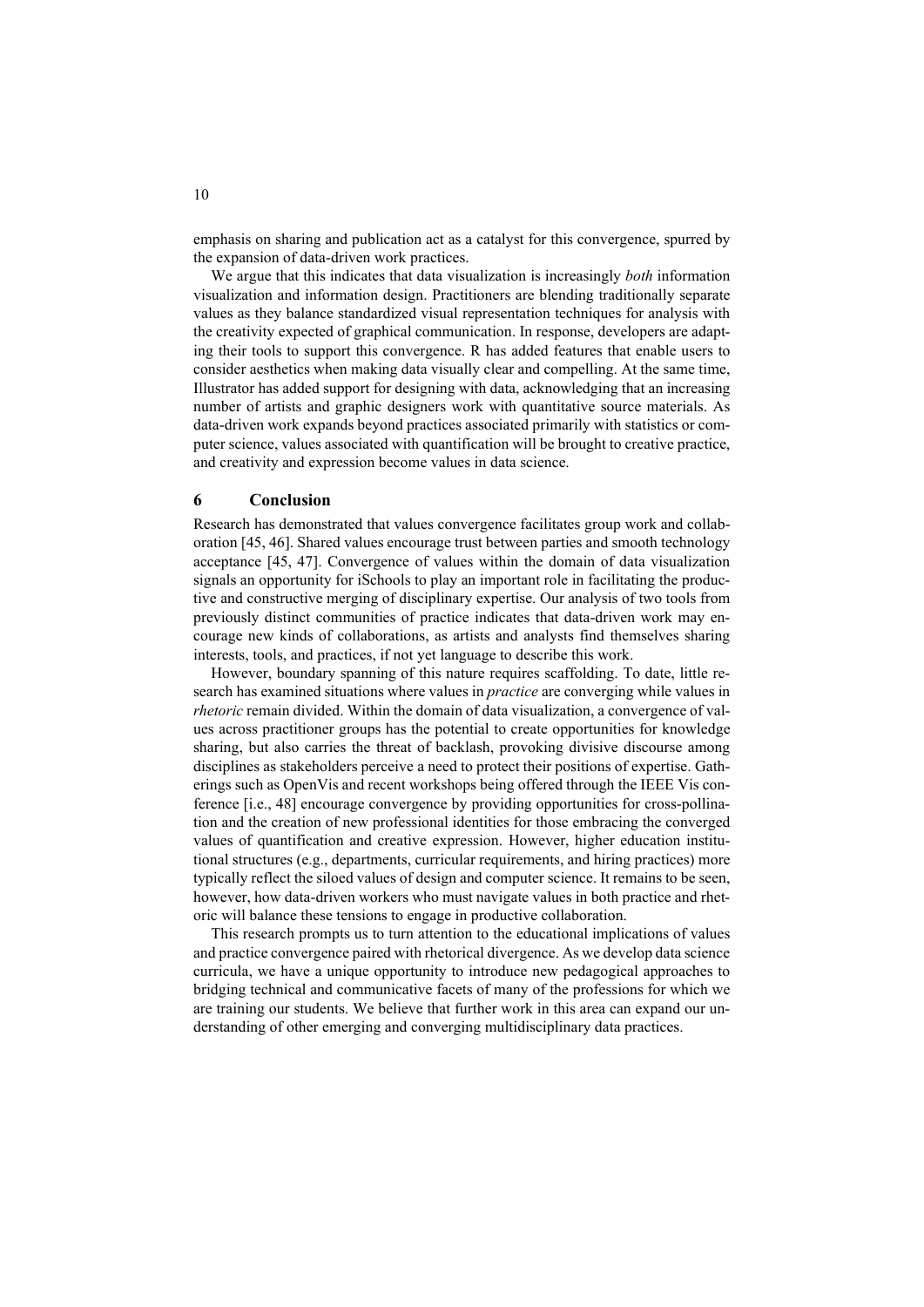## **References**

- 1. Ziemkiewicz C, Kosara R (2009) Embedding information visualization within visual representation. In: Advances in Information and Intelligent Systems. Springer Berlin, Heidelberg, pp 307–326.
- 2. Kosara R (2007) Visualization Criticism: The Missing Link Between Information Visualization and Art. In: Proc IEEE Info Vis. IEEE, pp 631–636.
- 3. Garrett J (2014) How to Use Adobe Illustrator Variable Data with XML. In: Hypertransitory.com. http://hypertransitory.com/blog/2014/05/27/use-adobe-illustrator-variabledata-xml/. Accessed 12 Dec 2018.
- 4. Gordon M (2013) Exporting nice plots in R. In: R-Bloggers. http://www.r-bloggers.com/exporting-nice-plots-in-r/. Accessed 12 Dec 2018.
- 5. Smith D (2009) 10 tips for making your R graphics look their best. In: Revolutions. http://blog.revolutionanalytics.com/2009/01/10-tips-for-making-your-r-graphics-looktheir-best.html. Accessed 12 Dec 2018.
- 6. Yau N (2008) How to Make a Graph in Adobe Illustrator. In: FlowingData. https://flowingdata.com/2008/12/16/how-to-make-a-graph-in-adobe-illustrator/. Accessed 12 Dec 2018.
- 7. OpenVisConf OpenVisConf. http://openvisconf.com. Accessed 12 Dec 2018.
- 8. IEEE VIS Conference. http://ieeevis.org/year/2018/welcome. Accessed 24 Aug 2018.
- 9. Hemsley J, Snyder J, Cottam J, Fisher B, Lemieux V, Stanton J, Wang Y (2015) Visualization Pedagogy in iSchools. Proceedings of the iConference 2015.
- 10. Meeks E (2018) 2018 Data Visualization Survey Results. In: Elijah Meeks. https://medium.com/@Elijah\_Meeks/2018-data-visualization-survey-results-26a90856476b. Accessed 24 Aug 2018.
- 11. Meeks E (2017) 2017 Data Visualization Survey Results. In: Elijah Meeks. https://medium.com/@Elijah\_Meeks/2017-data-visualization-survey-results-40688830b9f2. Accessed 24 Aug 2018.
- 12. R: What is R? https://www.r-project.org/about.html. Accessed 12 Dec 2018.
- 13. Card SK, Mackinlay JD, Shneiderman B (1999) Readings in Information Visualization: Using Vision to Think. Morgan Kaufmann, San Francisco, CA.
- 14. Few S (2009) Now You See It: Simple Visualization Techniques for Quantitative Analysis, 1st ed. Analytics Press, USA.
- 15. Jacobson R Information design. MIT Press, Cambridge, MA.
- 16. Yau N (2012) Visualize This! John Wiley & Sons.
- 17. Fry B (2008) Visualizing Data: Exploring and explaining data with the Processing Environment. O'Reilly Media, Sebastopol, CA.
- 18. Tufte ER (1990) Envisioning Information. Graphics Press, Cheshire, CT.
- 19. Brey P (2000) Disclosive Computer Ethics. SIGCAS Comput Soc 30:10–16 . doi: 10.1145/572260.572264.
- 20. Flanagan M, Howe DC, Nissenbaum H (2005) Values at Play: Design Tradeoffs in Sociallyoriented Game Design. In: Proc CHI. New York, NY, USA, pp 751–760.
- 21. Friedman B, Kahn Jr PH, Borning A (2008) Value sensitive design and information systems. In: Himma KE, Tavani HT (eds) The Handbook of Information and Computer Ethics. Wiley, Hoboken, NJ, pp 69–102.
- 22. slomacuser Adobe Illustrator 88. Retrieved from https://www.youtube.com/watch?v=eN-LFXKyCy0A. Accessed 12 Dec 2018.
- 23. Dill E The History of Adobe Illustrator. In: Vecteezy. http://www.vecteezy.com/blog/2010/5/24/the-history-of-adobe-illustrator. Accessed 12 Dec 2018.
- 24. Inc IMG (1990) InfoWorld. InfoWorld Media Group, Inc.
- 25. Adobe (1997) Adobe Illustrator 7.0 for the Macintosh New Features (web archive). https://web.archive.org/web/19970726030201/http://www3.adobe.com/prodindex/illustrator/PDFS/ai7newfeatures.pdf